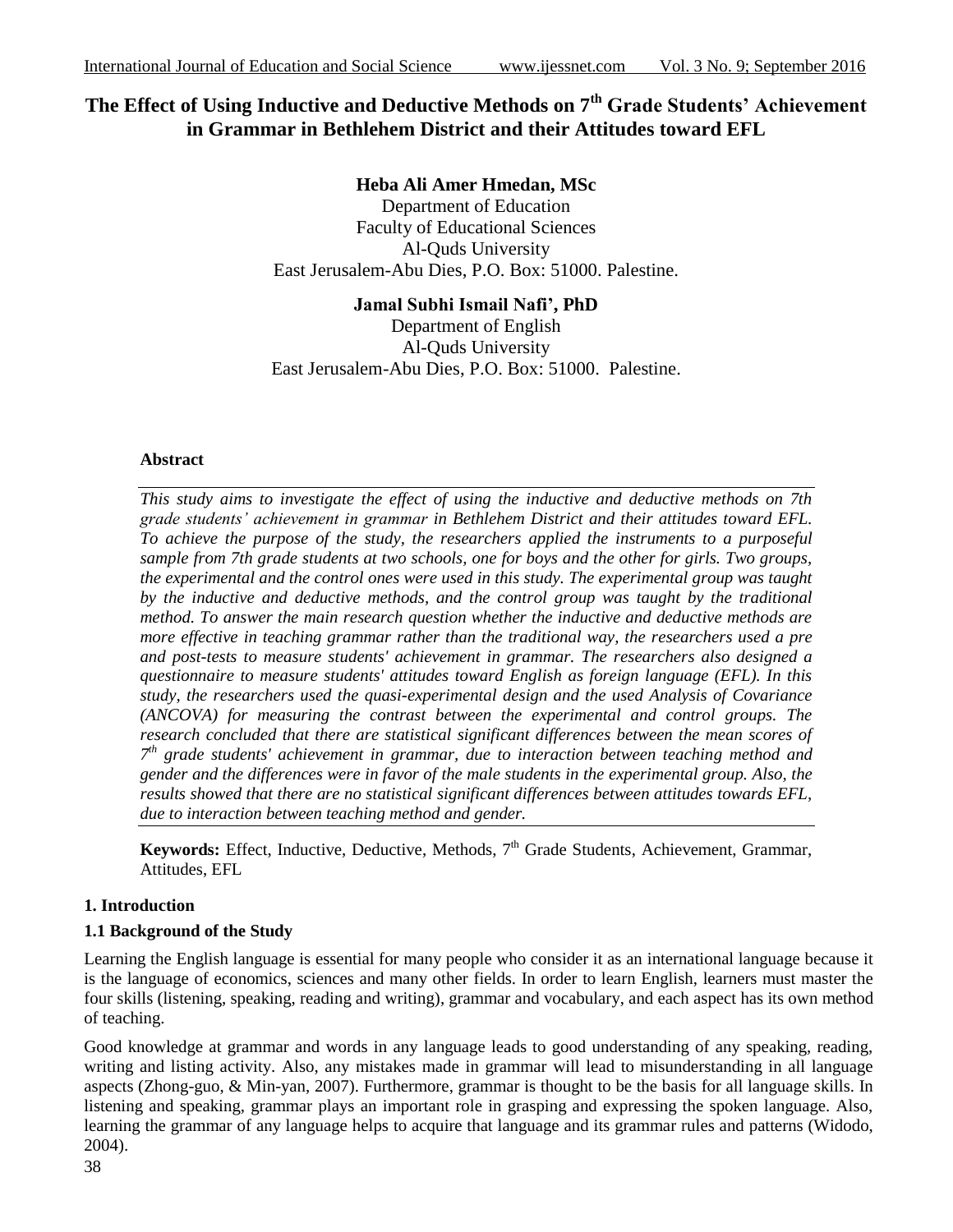#### [©Research Institute for Progression of Knowledge www.ripknet.org](http://www.ripknet.org/)

Throughout the years, teaching English grammar has been an important issue that researchers studied. Also many different approaches discussed the idea of how to teach English grammar. These approaches focused on teaching the aspects of the language and focused also on teaching grammar (Brinton, Celce – Murcia & Snow, 2014). In English as a foreign language, teaching grammar was done by using the mother tongue, and it was important to extract the meaning of the target language by Translating grammar rules into the native language by following the Grammar – Translation approach.

Grammar has been defined in many different ways by teachers and researchers who deal with teaching grammar (Ellis, 2006). Learning grammar helps learning the rules of grammar and having a good knowledge of grammar. Learning grammar provides many bases on which learners can build their knowledge and use language correctly (Ellis, 2006).

Grammar was regarded as a form and also used to make meaning. The users of grammar not only express themselves accurately and meaningfully, but also use their knowledge of grammar to present themselves to other people in the way that they hope to be seen (Brinton, Celce- Murcia & Snow, 2014).

Teaching grammar, according to Ellis (2006, p. 84), is "any instructional technique that draws learners' attention to some specific grammatical form in such a way that helps them either to understand it meta linguistically and/or process it in comprehension and/ or production so that they can internalize it." In order to teach grammar, the most suitable ways can be followed are the inductive and deductive. In the inductive method, according to Mauntone (2004), the teacher shows the students a series of examples and non-examples, and then guides them toward noticing pattern and coming up with generalizations or concept rules. But in the deductive method the teacher helps students to be able to quickly and accurately solve problems in the classroom.

Following the suitable teaching method in teaching grammar improves students' achievement in grammar and also in learning English. But also, it affects students' attitudes towards English and grammar. And that depends on the students' level, age and the teaching method used. The term attitude was defined in many different ways during the year. In 1980s, Gardner (1985) defines attitude as an evaluative reaction to some referent on the basis of the individual's beliefs or opinions about the referent. In a recent study, Siti (2008) suggests that students' attitudes correlate with their proficiency level as well as the location of their school and their classes.

So, attitude may influence how people deal with different situations in their lives including learning a foreign language. Moreover, Daana and Tahaineh (2013) are of the opinion that attitudes are related to the classroom learning situations, so the learners of English as a foreign language need to be prepared psychologically to acquire English as a foreign language.

As teachers-participants in the teaching process, the researchers noticed that students' achievement in grammar was weak, and that encouraged the researchers to try using new teaching methods in teaching grammar so as to improve the students' achievement in it. Also, that improved the students' attitudes towards EFL. So this study is designed to investigate the effect of using the inductive and deductive methods on students' achievement in grammar, and also the attitudes of the learners toward teaching English as a foreign language (EFL).

## **1.2 Statement of the Problem**

English grammar teaching is a big challenge to both, the teacher and the students. To teach English grammar, the teacher follows different methods in order to meet the students' needs, levels and abilities. And these different methods affect negatively or positively students' achievement level, especially in grammar and on learning English generally. Also, that will effect on the students' attitudes toward learning English as a foreign language. As teachers-participants in the teaching process, the researchers need to know the effectiveness of using the inductive and deductive methods on<sup>7th</sup> grade students' achievement in grammar and their attitudes toward EFL.

# **1.3 Objectives of the Study**

The study aims to investigate the effect of using the inductive and deductive methods on  $7<sup>th</sup>$  grade students' achievement in grammar and their attitudes toward EFL. The study will also be beneficial to teachers in the sense that it will enlighten them to the best and most effective methods that can be adopted in teaching grammar.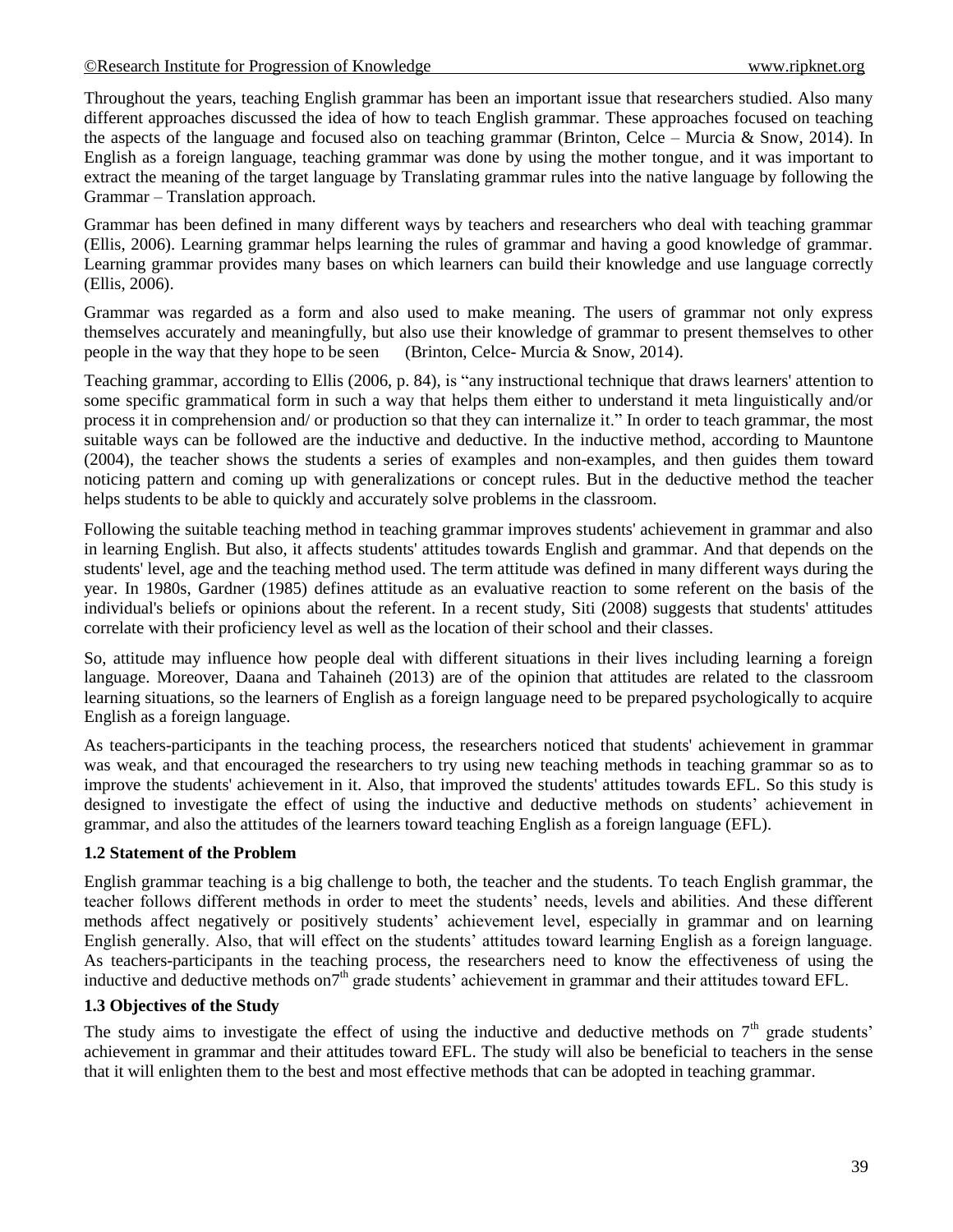# **1.4 Questions of the Study**

This study tries to answer the following questions:

- 1. Is there any effect of using inductive and deductive methods on  $7<sup>th</sup>$  grade students' achievement in grammar due to teaching method, gender or the interaction between them?
- 2. Is there any effect of using inductive and deductive methods on  $7<sup>th</sup>$  grade students' attitudes towards EFL due to teaching method, gender or the interaction between them?

## **1.5 Hypotheses of the Study**

The hypotheses of this study are as follows:

- 1. There are no statistical significant differences at the level  $(\alpha \leq 0.05)$  between the mean scores of 7th grade students' achievement in grammar due to teaching method, gender or the interaction between them.
- 2. There are no statistical significant differences at the level  $(a\leq 0.05)$  between the means of 7<sup>th</sup> grade students' attitudes towards EFL due to teaching method, gender or the interaction between them.

## **1.6 Significance of the Study**

This study is considered significant because it presents the following points:

- 1. This study is of great use to English teachers. Applying the inductive and deductive methods help teachers to choose the most suitable method in teaching grammar. As a result, the teaching process will be easy for the teachers and the students, and that will make the class more effective, interesting and enjoyable.
- 2. This study will benefit students. Using the suitable method in teaching grammar which fits students' need, level and age, and that improves students' abilities to learn English grammar.
- 3. This study helps writers and curriculum designers to consider the inductive and deductive methods in the future.
- 4. This study may help to lead to the investigation of more studies in this field for different populations and variables.

## **1.7 Limitations of the Study**

The study is limited to the investigation of the effectiveness of using the inductive and deductive methods in teaching English grammar to 7th grade students in Bethlehem district in the academic year (2015-2016) and their attitudes towards EFL.

## **2. Review of Literature and Related Studies**

This section is divided into two parts which are the Literature Review and Related Studies that relate to the effectiveness of using the deductive and the inductive methods in teaching English grammar and the attitudes toward EFL. The Literature Review discusses some topics which are: First, it contains different definitions of grammar, types of grammar and teaching grammar. Second, it discusses different definitions of the inductive method. Third, it discusses different definitions of the deductive method. Fourth, it discusses the students' attitudes toward learning English as a foreign language (EFL). Whereas, the Related Studies explore some previous studies that have investigated the effect of using the inductive and the deductive methods in teaching grammar and students' attitudes toward learning English as a foreign language (EFL).

## **2.1 Review of Literature**

# *2.1.1 What is Grammar? Types of Grammar*

"Grammar is generally thought to be a set of rules specifying the correct ordering of words at the sentences" (Nunan 2003, p. 154). According to the previous statement, the importance of grammar discussed many years ago. The sentences of any language are accepted if they follow the rules of that language (Nunan, 2003). Grammar, according to Cook (2001), is the central area of the language around which other areas such as pronunciation and vocabulary are centered. Grammar relates sound and meanings which is called sometime the computational system. Grammar is a unique aspect of language that has features which don't occur in any mental process and aren't found in animal languages. Also, grammar is learnt in many different ways.

Nunan (2003) believes that grammar has recursive rules allowing one to generate grammatically correct sentences over and over. Bruder and Paulston (1976) define grammar as the possible forms and arrangements of words in phrases and sentences. Grammar is not separated from other language skills and aspects.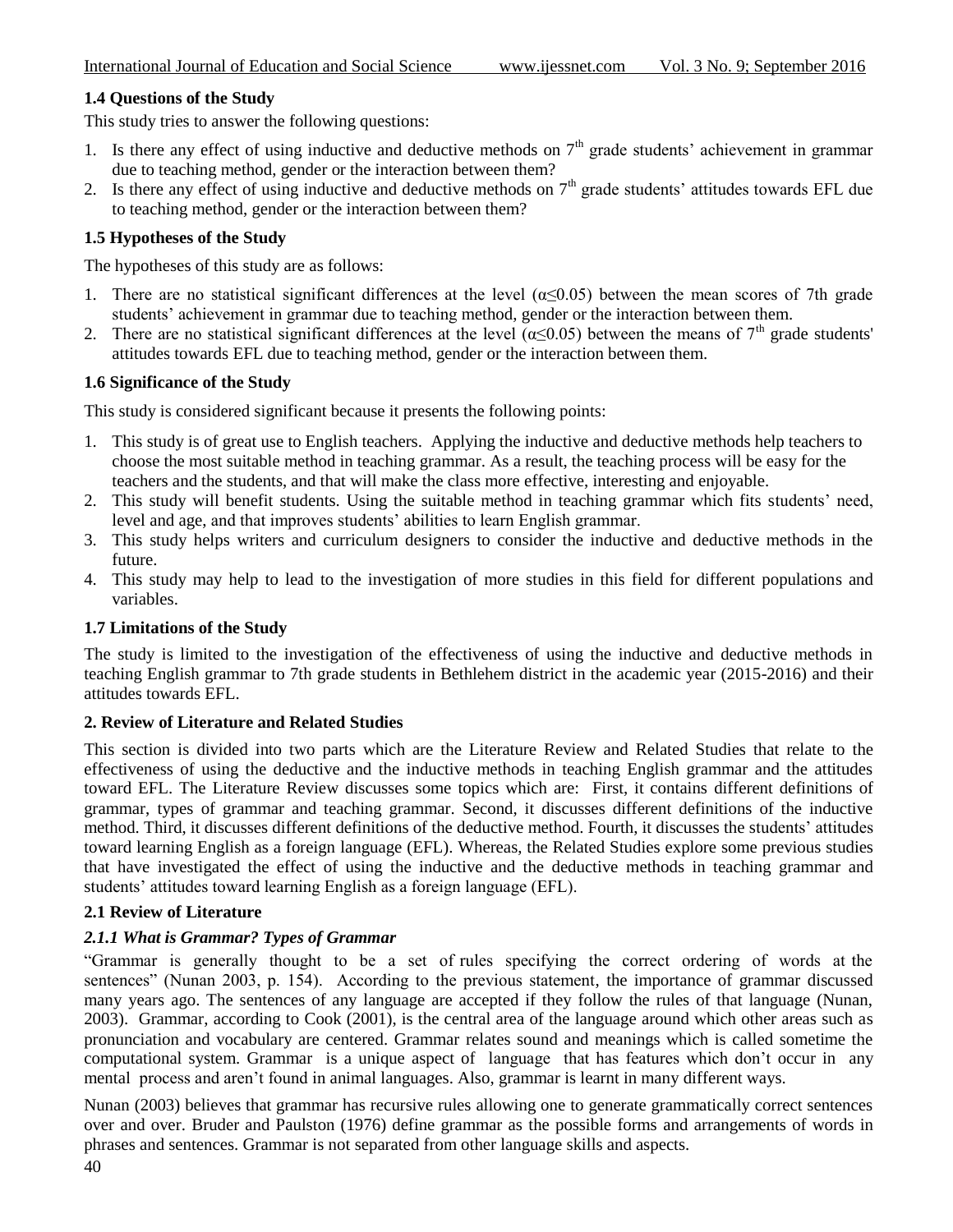It will be found in listening comprehension, pronunciation, reading and writing. English grammar has been divided by many grammarians into different types. The main popular grammar types that Nunan (2003) finds out are Prescriptive grammar and Descriptive grammar. Prescriptive grammar lays down the law, telling what is right and what is wrong. Whereas, Descriptive grammar describes the way that people actually use languages.

# *2.1.2 Teaching Grammar*

Teaching grammar is rooted in the formal teaching of Latin and Greek which used in many schools in Europe for many centuries. In that time, the Grammar-Translation Approach was developed in order to analyze the languages and their complicated rules. Latin and Greek was the key to the thought and literature of a great and ancient civilization, so the reading and translation of texts was important as writing exercises in imitation of these texts. This approach aims at creating an understanding of the grammar of the language, expressed in traditional terms, providing the students with a wide literary vocabulary, and training the students to extract the meaning from foreign texts by translating it into the native language (Rivers, 1968).

Grammar, in the Grammar Translation Approach, is taught deductively. This means that rules, principles, concepts or theories are presented first, and then the applications of them are treated. In other words, start from general to specific principles (Widodo, 2006). In addition to the deductive method, the inductive method is used to teach grammar. Inductive means moving from the specific to the general. The learners are exposed to instances of language use, and then emerge patterns and generalizations. The learners in the inductive method directly attend to particular forms and try to arrive at metalinguistic generalizations on their own (Erlam, 2003).

# *2.1.3 Inductive Method*

Inductive approach comes from inductive reasoning, stating that a reasoning progression proceeds from particulars which are observations, measurements and data, to generalities which are rules, laws, concepts and theories (Widodo, 2006).

According to Nunan (2003), Inductive is presenting the learners with samples of language and, through a process of guided discovery, get the learners to find out the principle or rule for themselves. This method is most close with the Audio-lingual Approach in teaching languages (Gollin, 1998). This approach, according to Brinton, Celce-Murcia and Snow (2014) was driven from the reform movement. The audio-lingual approach appeared in the United States during World War II. Some features of this approach are:

- Lessons begin with dialogues.
- Grammatical structures are sequenced and rules are taught inductively.
- Skills are sequenced.
- A great effort is made to prevent learner errors.
- Vocabulary is severely controlled and limited in the initial stages (Brinton, Celce- Murcia & Snow, 2014).

Inductive, according to Celec-Murcia and McIntosh (1979), presents examples by which the learner induces the relevant second language rule. In the audio-lingual approach, inductive is dominant although the learner is never required to state the rule. Hulstijn (2005) says that students see the structure embedded in instances where it is naturally used, which later leads to an explicit definition of the grammar rule.

In 1942, Gullette, Keating and Viens agreed that the presentation of new material should be presented inductively whenever possible. Also psychologists agree that material which is learned through long use is easier to retain than that which is memorized. Inductive analysis of sentences will present variants of the already familiar material, and this will help students to pay closer attention and force them to work out new principles for themselves. Inductive method has learners participating actively in their own instruction. This method encourages learners to develop their mental set of strategies for dealing with tasks. This method tries to highlight grammatical rules implicitly in which the learners are encouraged to conclude the rules given by the teacher (Widodo, 2006). Schmidt (1990) says that inductive method has involved implicit awareness. That means learning without intention or awareness.

The inductive method, according to Widodo (2006), has some advantages and disadvantages which are in the following table: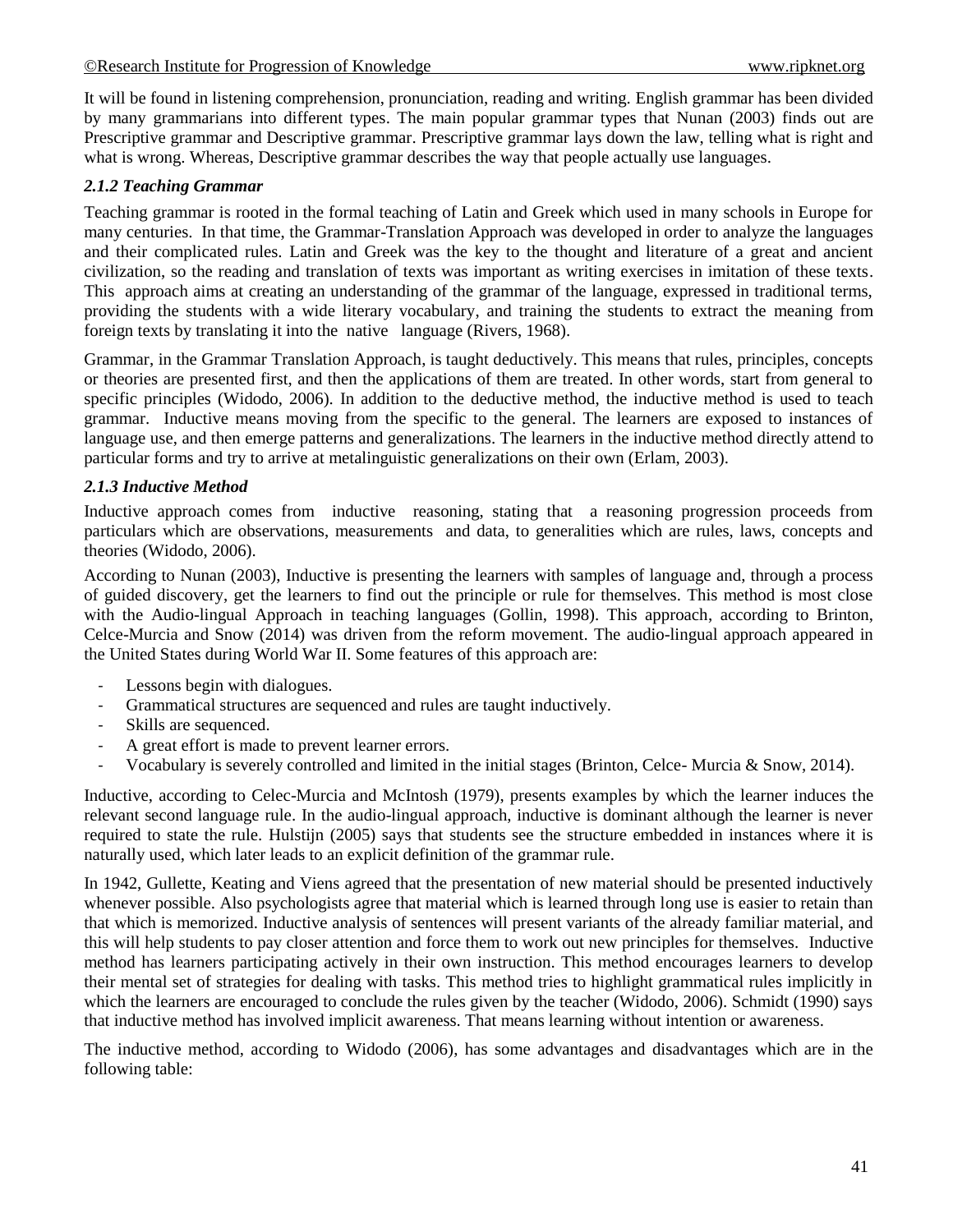|                      | 1- Learners are trained to be familiar with the rule discovery; this could |
|----------------------|----------------------------------------------------------------------------|
|                      | enhance learning autonomy and self-reliance.                               |
|                      |                                                                            |
|                      |                                                                            |
|                      | 2- Learners' greater degree of cognitive depth is "exploited."             |
| Advantages           |                                                                            |
|                      | 3-The learners are more active in the learning process, rather than being  |
|                      | simply passive recipients. In this activity, they will be motivated.       |
|                      |                                                                            |
|                      |                                                                            |
|                      | 4-The approach involves learners' pattern-recognition and problem-         |
|                      | solving abilities, in which particular learners are interested in this     |
|                      | challenge.                                                                 |
|                      | 5- If the problem-solving is done collaboratively, learners get an         |
|                      | opportunity for extra language practice.                                   |
|                      | 1- The approach is time and energy–consuming, as it leads learners to      |
|                      | have the appropriate concept of the rule.                                  |
|                      |                                                                            |
|                      | 2- The concepts given implicitly may lead the learners to have the wrong   |
| <b>Disadvantages</b> | concepts of the rule taught.                                               |
|                      | 3- The approach can place emphasis on teachers in planning a lesson.       |
|                      |                                                                            |
|                      | 4-It encourages the teacher to design data or materials taught carefully   |
|                      | and systematically.                                                        |
|                      | 5- The approach may frustrate the learners with their personal learning    |
|                      |                                                                            |
|                      | styles, or their past learning experience (or both) would prefer simply to |
|                      | be told the rule.                                                          |

**Table (2.1): Advantages and Disadvantages of the Inductive Method:**

# *2.1.4 Deductive Method*

Widodo (2006) says that the deductive method is derived from the notion that deductive reasoning from general to specific. That means rules, principles, concepts or theories are presented first, and then their application is treated. In this method, learners study grammar rules before applying the rules in doing exercises. That means the learners work from the general to the particular (Fortune, 1992).

Krumboltz and Yabroff (1965) define deduction as giving the generalizations to the students, then they are asked to deduce specific applications; whereas, deductive method according to Schmidt (1990), has involved explicit awareness, which means learning with intention and awareness.

Erlam (2003) defines the deductive method as a process that moves from general to specific. The learners are exposed to the general use, and then they apply the rule to particular instances of language use. And this method is most close with the Grammar-Translation approach (Gollin, 1998). This approach, according to Brinton, Celce-Murcia and Snow (2014) was used as a way to teach Latin and other languages. This Approach has some elements, which are as follows:

- The focus is on grammatical parsing.
- Using the native language of the students.
- Little use of the target language for communication.
- Atypical exercise is to translate sentences from the target language into the mother tongue.

The Deductive method is related to conscious learning. This method tries to place a great emphasis on error correction and presentation of explicit rules. The deductive method is often used with adult learners. The teacher in this method teaches the rule explicitly to learners, and they are ready to cope with exercises given (Krashen, 2002). As in inductive method, the deductive method has its own advantages and disadvantages, according to Widodo (2006), which are in the following table: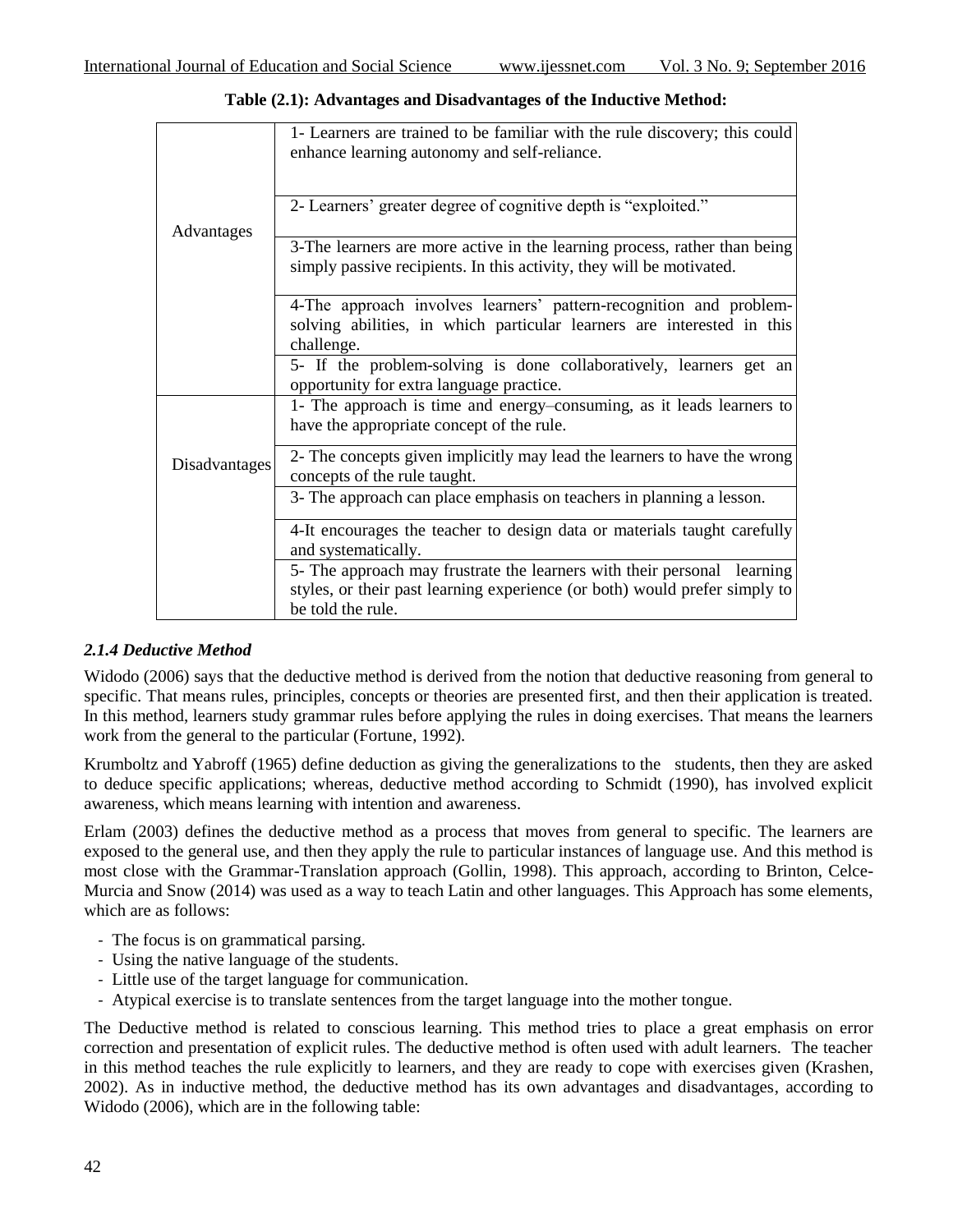|               | 1-The Deductive approach goes straight forwardly to the point and<br>can, therefore, be time-saving.                                                                                  |  |  |  |  |
|---------------|---------------------------------------------------------------------------------------------------------------------------------------------------------------------------------------|--|--|--|--|
| Advantages    |                                                                                                                                                                                       |  |  |  |  |
|               | 2- A number of rule aspects (for example, form) can be more simply<br>and clearly explained than elicited from examples.                                                              |  |  |  |  |
|               | 3- A number of direct practice/application examples are immediately<br>given.                                                                                                         |  |  |  |  |
|               | 4- The deductive approach respects the intelligence and maturity of<br>many adult learners in particular and acknowledges the role of<br>cognitive processes in language acquisition. |  |  |  |  |
|               | 5-It confirms many learners' expectations about classroom learning,<br>particularly for those who have an analytical style.                                                           |  |  |  |  |
|               | 1- Beginning the lesson with a grammar presentation may be off-<br>putting for some Learners, especially younger ones.                                                                |  |  |  |  |
| Disadvantages | 2- Younger learners may not be able to understand the concepts or<br>encounter grammar terminology given.                                                                             |  |  |  |  |
|               | 3- Grammar explanation encourages a teacher-fronted, transmission-<br>style classroom, so it will hinder learners' involvement and interaction<br>immediately.                        |  |  |  |  |
|               | 4- The explanation is seldom as memorable as other forms of<br>presentation (for example, demonstration).                                                                             |  |  |  |  |
|               | 5- The deductive approach encourages the belief that learning a<br>language is simply a case of knowing the rule.                                                                     |  |  |  |  |

**Table (2.2): Advantages and disadvantages of the deductive method**

# *2.1.5 Students' Attitudes toward learning English as a Foreign Language (EFL)*

In foreign language learning context, there are many factors that influence the learning process such as anxiety, motivation, intelligence, learning achievement, attitudes, etc. (Gardner, 1960, as cited in Shams, 2008). The issue of a learner's attitude is known as one of the most important factors that impact learning a language. Researchers in education and other fields put several definitions of attitude which express different meanings from different contexts and perspectives (Alhmali, 2007).

According to Merriam-Webster, attitude means "the way you think and feel about someone or something". Whereas, Reid (2006) says that attitudes express our evaluation of something or someone. They may be based on our knowledge, our feelings and our behavior and they may influence future behavior. In the context of studies in the sciences, attitudes are evaluations which may influence thinking and behavior. An attitude is highly complex and can affect learning extensively.

From the previous definitions of the attitude, the importance of attitude appears. The students develop their own attitudes anyway. If the teacher ignores attitudes in his/her thinking about teaching and learning, this won't stop the students developing their attitudes. If the teacher thinks that his/her task is to teach English grammar and nothing more, that will not stop attitudes developing. In addition to that, attitudes are important because they can't be separated from the study. It is a relatively quick series of steps for a student with difficulty in a topic to move from that to a belief that they can't succeed in the topic, that it is beyond them totally and they will no longer attempt to learn in that area. In our life, attitudes allow us to make sense of ourselves, make sense of the world around us and make sense of relationships. So, students can make sense of themselves and others, then they will understand the world around them (Reid, 2006).

Over years, it was difficult to measure attitudes. But in 1929, the first serious attempt was made by Likert who has given his name to a technique which is used nowadays. The researchers' point out that if attitudes lead to behavior, then we can measure behavior and then deduce what the attitude might be (Reid, 2006).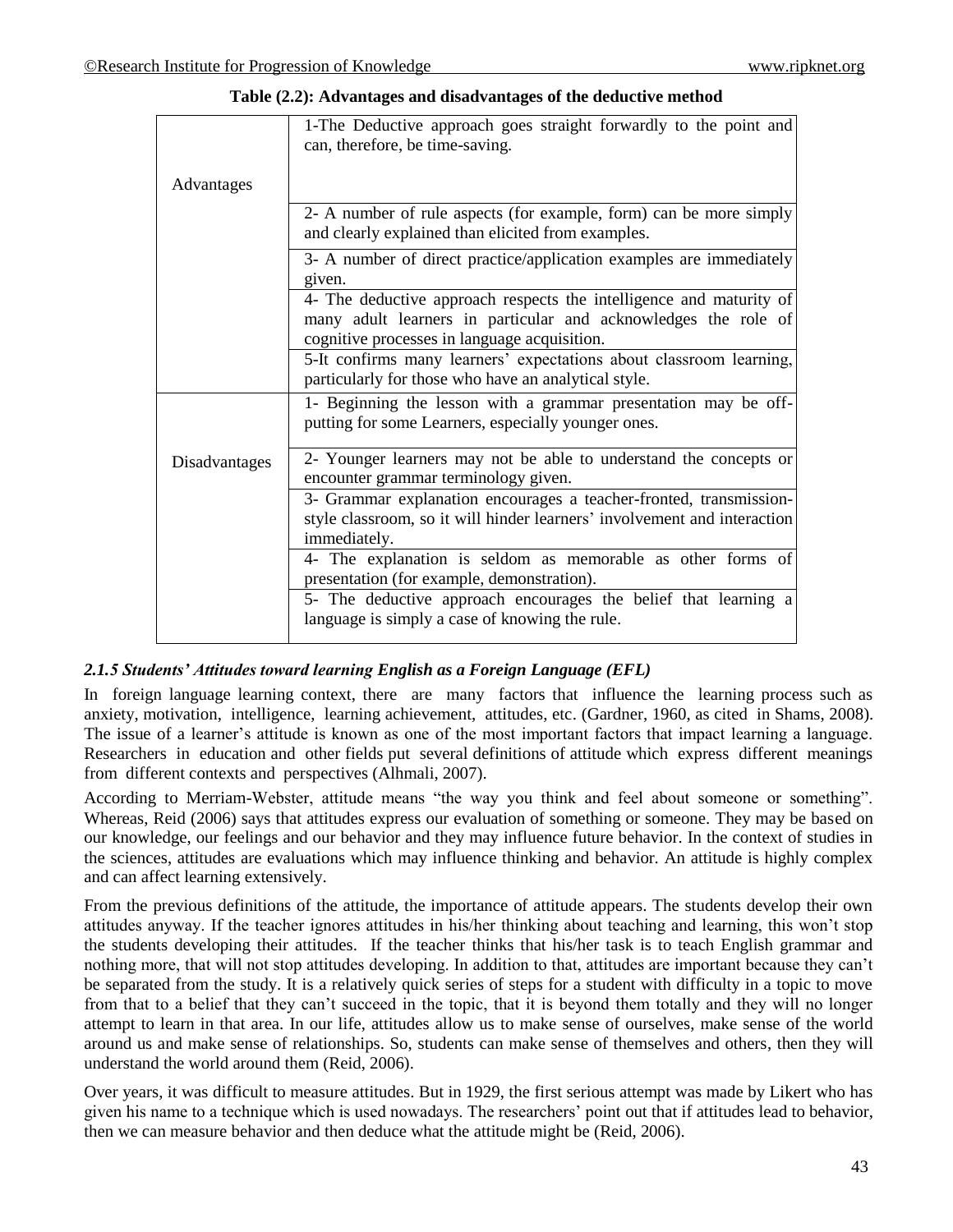# **2.2 Review of Related Studies**

During the twentieth century, several language teaching studies led to the appropriate ways to teach grammar. Alsamadani (2015) tries to investigate the relationship between Saudi EFL students' attitudes towards learning English and their academic achievement. The sample of this study consisted of 112 English major students from Umm Al- Qura University. The students were chosen randomly from different levels. The tools of this study included an attitudes scales to measure the attitudes of Umm Al-Qura University students towards learning EFL. Also, the researcher conducted a number of semi-structured interviews with some students. The results of the study found that students have positive attitudes towards learning English as a Foreign Language (EFL). Also, the results showed that there was a clear correlation between students' attitudes and their achievement.

Al-Mekhlafi and Nagaratnam (2013) try to study the pre-service student teachers' general attitudes towards EFL grammar instruction and their attitudes towards explicit and implicit methods of teaching grammar in an EFL context. The sample size was 58 students in the Omani schools. The tool of the study was a questionnaire about the general attitudes towards EFL grammar instruction and their attitudes towards explicit and implicit methods of teaching grammar in an EFL context. The results of the study showed that students had positive attitudes towards EFL grammar instructions. The difference in the students' attitudes towards inductive and deductive was significant. Also, there was no significant difference in the pre-service student teachers' general attitudes towards grammar instruction as implicit and explicit methods of instruction based on their gender or the level they taught in their practicum.

Danna and Tahaineh (2013) try to identify the motivation orientations of the Jordanian EFL female undergraduates and their attitudes towards learning the target language and its community. The population of this study was 785 female undergraduates majoring in English during the academic year 2011/2012 in Amman-Jordan. The sample of the study comprised of 184 students. The tools of the study were an adopted questionnaire about attitude and motivation. The results of this study gave evidence that learning English to be part of the culture of its people had less impact in students' English language motivation. According to students' attitudes, the results showed that Jordanian undergraduates majoring in English as a foreign language had positive attitudes towards the English language, English-speaking people and their culture.

Chalipa (2013) tries to investigate the effects of inductive vs. deduction instructional approach in grammar learning of ESL learners in Iran. The sample of this study was consisted of 40-university students in Islamic Azad University, 22 were female and 18 were males. The tools of the study were a questionnaire and a grammar pretest and grammar posttest, in addition to immediate quizzes which were administered to the students following instruction of each grammatical structure. The results of this study showed that students learned better by the deduction method on short-term more than by the inductive method.

Darabad (2013) examines the effect of two types of corrective feedback on oral accuracy considering the attitudes towards foreign language. The sample of the study is 120 Iranian female EFL learners. The tools of the study are: placement test, Attitude/Motivation Test Battery (AMTB), pre-test, treatment sessions, immediate post-test and delayed post-test. The collection data was analyzed by SPSS and two-way ANOVA. This study found out that there was a statistically significant interaction between program types (corrective feedback) and the time, and also a substantial main effect for that with both groups showing an increase on the scores of oral accuracy across three time periods. The main effect comparing the two types of intervention was statistically significant suggesting a significant difference in the effectiveness of the two teaching approaches showing superiority of prompts over recasts in post-tests. In the meantime, the results didn't show any interaction between attitudes and feedback conditions in terms of target language accuracy.

Gorat and Prijambodo (2013) try to investigate the effect of using deductive and inductive approach in teaching English to students on their conditional sentence mastery. The study was a quasi-experimental study. The population of the study was 102 students in a vocational school. The sample was 64 students in the academic year 2012-2013. The instruments of this study were a pre-test, post-test, questionnaire and interview. This study found that there was a significant difference between the mastery on conditional sentences of the student taught using the deductive approach and those taught using the inductive approach. It was found that the inductive approach was more effective than the deductive approach to teach conditional sentences.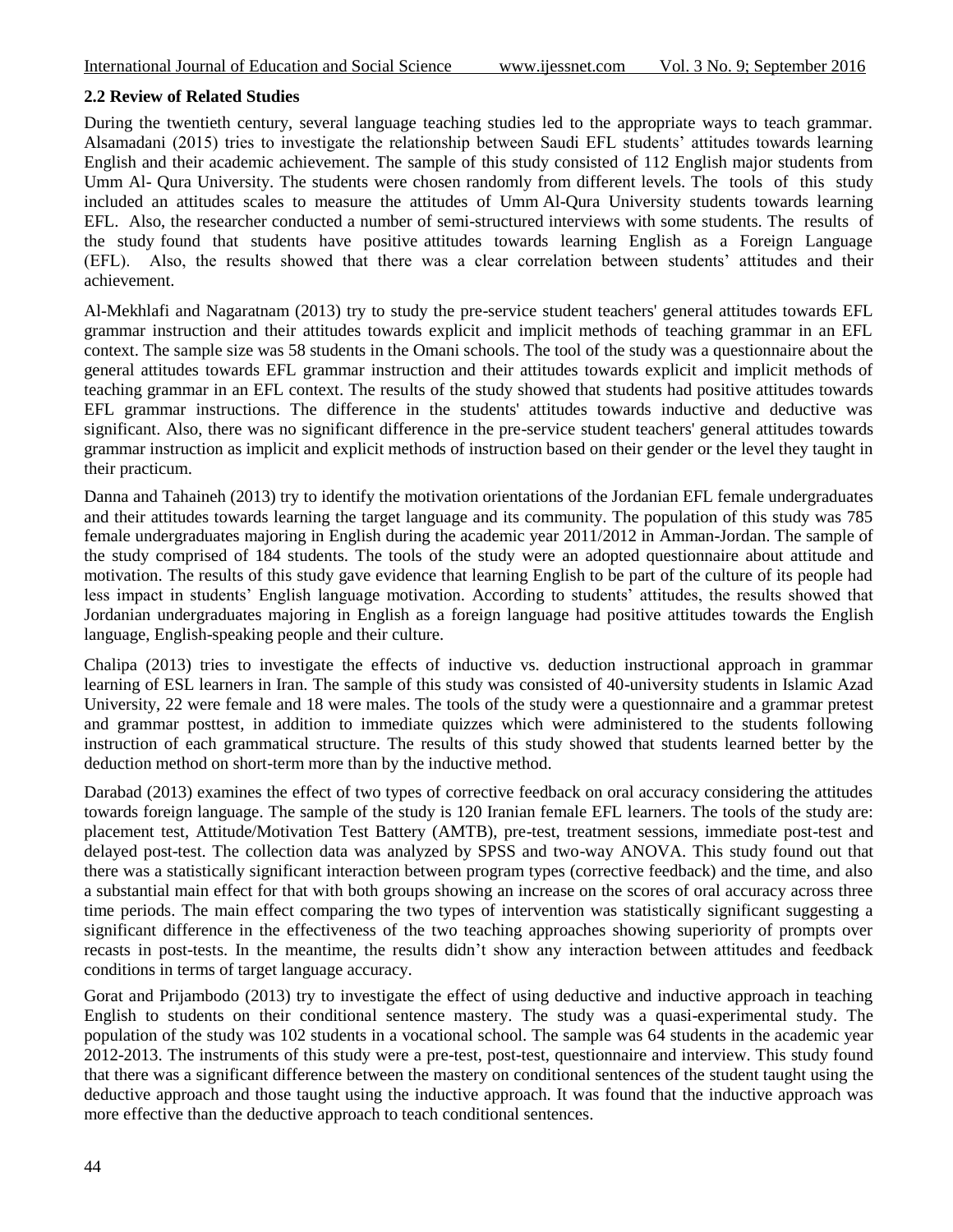Abidin, Alzwari and Mohammadi (2012) try to see Libyan secondary school students' attitudes towards learning English language in terms of behavioral, cognitive and emotional aspects. The participants were 180 students from different secondary schools in the west of Libya. The tool of this study was an adapted attitude questionnaire. The collected data was analyzed by the SPSS program and one-way ANOVA analysis test. The results of the study showed that the participants had negative behavioral and cognitive attitudes towards learning English. But the emotional aspects of attitude towards English were different from the behavioral and cognitive aspects of attitude. The participants preferred studying in their mother tongue rather than in any other foreign language.

Ahmed, Yossatorn and Yossiri (2012) try to investigate the students' attitudes towards activities used in an EFL classroom in one Thai university. The sample of the study included first year students (bachelor students of medical and engineering faculties) who had studied public speaking. The tools of the study were class observations and semi structured interviews. The results found that more than half of the participants regarded their teacher's use of activities to determine their success in language learning. However, less than half of the participants showed dissatisfaction with the EFL teacher using humor about their cultures as part of his teaching. It was recommended that further studies be undertaken on larger scales to develop more understanding of students' attitudes towards teachers applying activities in EFL classrooms. And this study could encourage further research to investigate the relationship between EFL teachers' using wide range of activities and promoting learners' interest, as well.

Berendse (2012) tries to explore the effectiveness of inductive and deductive instruction when learning grammatical structures in an ESL (English Second Language) classroom with Dutch secondary school pupils. The participants in this study were 54 secondary school pupils who were divided into two groups: a deductively taught group (28 pupils) and an inductively taught group (26 pupils). The tools of this study were pre-post tests, which had three grammatical judgment tasks, post-test and retention task. This study found that both the inductive and deductive group performed significantly better in both, the past tense and the present perfect tense in the post-test, when compared to the pre-test.

Dehbozorgi (2012) tries to investigate the effects of attitude towards language learning and risk-taking on EFL students' proficiency. The sample of this study was 120 female and male college students in Iran. The study used three data gathering instruments which were: attitude towards language learning scale, questionnaire and Oxford Quick placement Test (2005). The results of the study showed that the relationship between proficiency levelhigh, middle and low- and attitude towards language learning was not significant and the middle proficient participants were higher risk-takers, the results demonstrated differences in risk-taken between high and intermediate levels. Moreover, there were no significant differences between high and low groups and low and middle groups. Correlation analysis revealed a significant positive relationship between attitude towards language learning and risk-taking. Besides, language proficiency and attitude towards language learning didn't have a significant correlation. Also, the correlation between language proficiency and risk taking was not significant.

Wang (2012) compares the effect of inductive and deductive approaches in teaching English verb tenses to Taiwanese English-majored freshmen of field independent and dependent cognitive. National Kaohsiung University of Applied Sciences was randomly selected of this study.

The students were divided into two classes, class A consisted of 51 students who were taught by deductive instruction and class B consisted of 49 students, who were taught by inductive instruction. This study applied some tools which were a self-designed English tenses comprehension test, and this test was used as the pre/post- test of the study. The second tool was the group embedded figures test which is a popular instrument used to determine the field dependent/independent cognitive style. The study found that while both groups exhibited remarkable improvement after two months of instruction, students in the deductive group improve more significantly than those in the inductive group. This result implied that explicit instruction of grammatical rules is the most efficient way to learn English for most Chinese learners.

Osafo-Adu, Simpeh and Soku (2011) try to examine students' attitudes towards the study of English and French in a private university setting in Ghana. The sample of the study consisted of 130 students and the instruments were a survey questionnaire to measure the attitudes of students to the study of English and French. The results of this study showed that gender had a significant effect on students' attitudes to the study of English, where females showed a better attitude to the two languages than their male counterparts. However, gender had no significant effect on students' attitudes to the study of French. Thus no significant differences exist between males and females in their attitudes to French. It also found that age and level of students had no significant effect on students' attitudes towards the study of both English and French.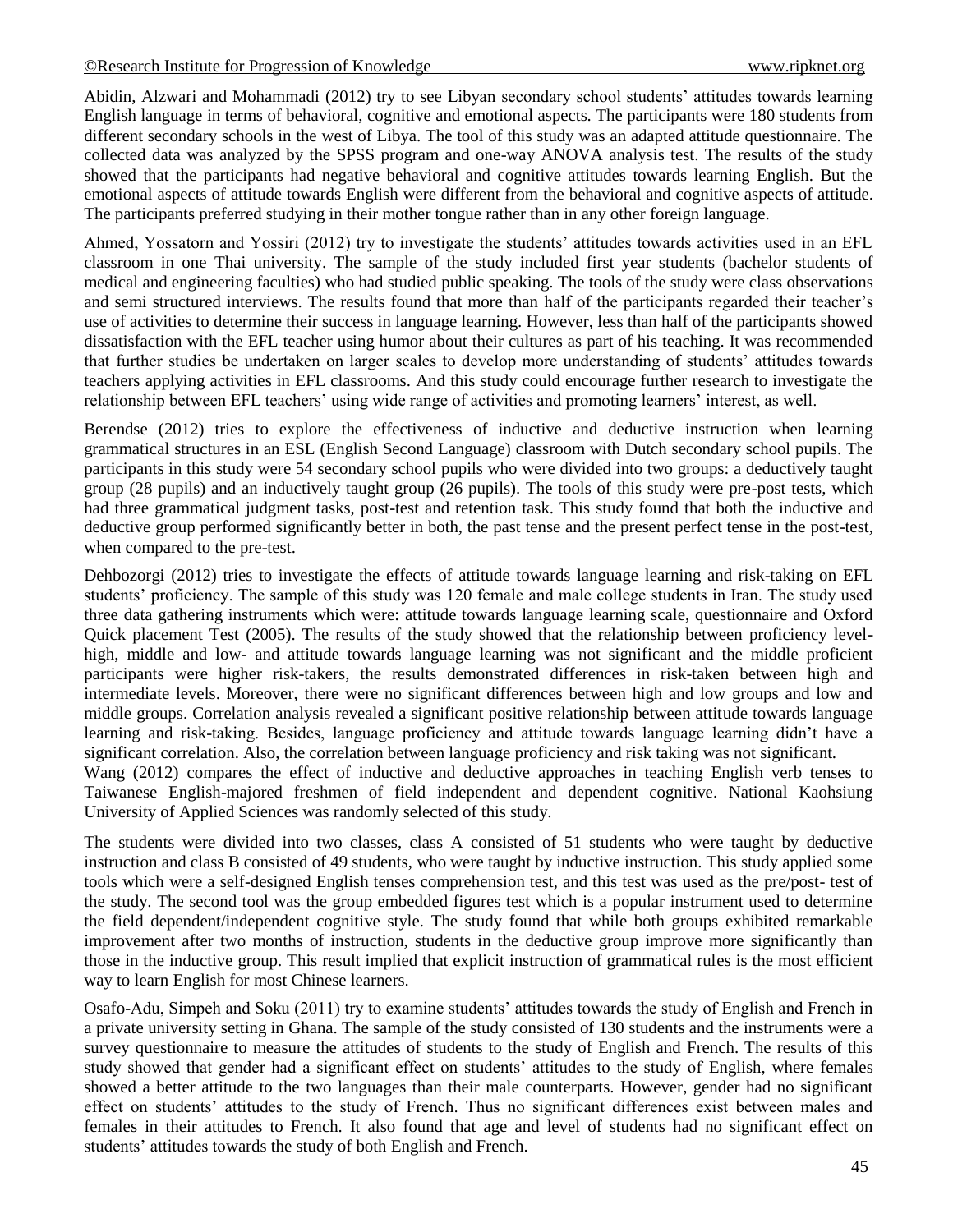Also, language back group had no effect on students' attitudes to the study of English and French. But the results showed that language block had a significant effect on students' attitudes towards the study of French.

Galloway (2011) tries to investigate Japanese university students' attitudes towards English and English teachers in relation to the use of English as a Lingua Franca (ELF). The sample of the study was the students majoring in English at Kanda University of International Studies in Japan, a private university in Chiba. The tools of the study were questionnaires, interviews and focus groups. The findings showed that English is seen as a language belonging to native English speakers and those students want to learn native English. However, the results highlighted that a number of factors influence students' attitudes. The findings also demonstrated that the study of Global Englishes influenced students in a number of ways, including their motivation for learning English, attitudes towards varieties of English and attitudes towards English teachers.

AlRifai (2010) tries to study students' attitudes, motivation and difficulties involved in learning English language and factors that affect motivation in learning it. The sample of the study was about 200 students who have taken different English courses in Kuwait University. The tool of the study was a questionnaire and the data analysis was done by using the SPSS software package. The results of this study found that there was a high correlation between any two independent variables related to students learning the English language. This means that if the attitude toward learning English increases, the student gets much more in class courses and also from teachers during the teaching sessions Also, appropriate changes can be recommended in teaching methods, teaching strategies and various techniques can be designed and implemented to motivate the students to learn English. One of the recommendations of the study was to implement teaching strategies and do further research on any topic that will bring about an improvement in teaching strategies, and this will help change the students' attitudes toward learning the English language and motivate students in learning the English language.

Fakeye (2010) tries to find out the relationship between students' personal variables such as academic ability as correlates of academic achievement in English as a second language in Nigeria. The sample was chosen randomly from some secondary schools in Nigeria. The tools of the study were a questionnaire and an academic ability test. The results of the study found that there was positive relationship between students' attitudes and their academic achievement in English. Also, there was a significant difference in the academic ability of male and female students with male students having higher academic ability mean scores.

Kuder (2009) has worked on her study to examine the implications of the inductive and the deductive approaches to SLA grammar instruction in Spanish to 44 college – aged participants in two separate intermediate classes. Students were divided into two groups, 20 students in the control group and 24 in the experimental group. Each group experienced a 50-minute instruction, administered by the some instructors. The researchers used diagnostic and identical assessment measures. The results of this study showed there were a higher level of achievement as well as a higher level of satisfaction in the group exposed to the inductive lesson, in comparison to the group exposed to the deductive lesson.

Takimoto (2008) worked on a study to investigate the effects of the deductive and inductive instruction on the development of language learners' pragmatic competence in Japan to 60 participants, who were randomly assigned to one of four. Three treatment groups and one control group, the three treatment groups were: the deductive instruction (DI) group, the inductive instruction with problem solving tasks (IP) group, and the inductive instruction with structured input tasks (IS) group. The four groups of participants, the DI, IP, IS and the control groups took part in four types of English language classes. Each teaching session for the three control groups lasted 40 minutes. This study used pre-tests and post-tests, and they had modifications of prototypic measures of cross- culture pragmatics. Each test has two outputs-based parts, discourse completion test and role-play tests, and two input-based tests, a listening test and an acceptability judgment test. The results of this study indicated that inductive instruction was effective when combined with problem-solving tasks or structured input-tasks for which the emphasis is on pragma linguistic.

Mohammad (2008) tries to investigate the effects of deductive and inductive approaches of teaching on Jordanian University students' use of the active and passive voice in English. This study was conducted in two university students in Jordanian: Al – Balqa' Applied University and Jarash Private University. Three sections of students participated in the study, two classes from Amman Faculty of Engineering Technology in the first university, and one class from the Faculty of Arts (English Department) in the second university. The students of each class were divided randomly into two groups: one group was taught the passive and the active voice by the deductive approach and the other group by the inductive approach.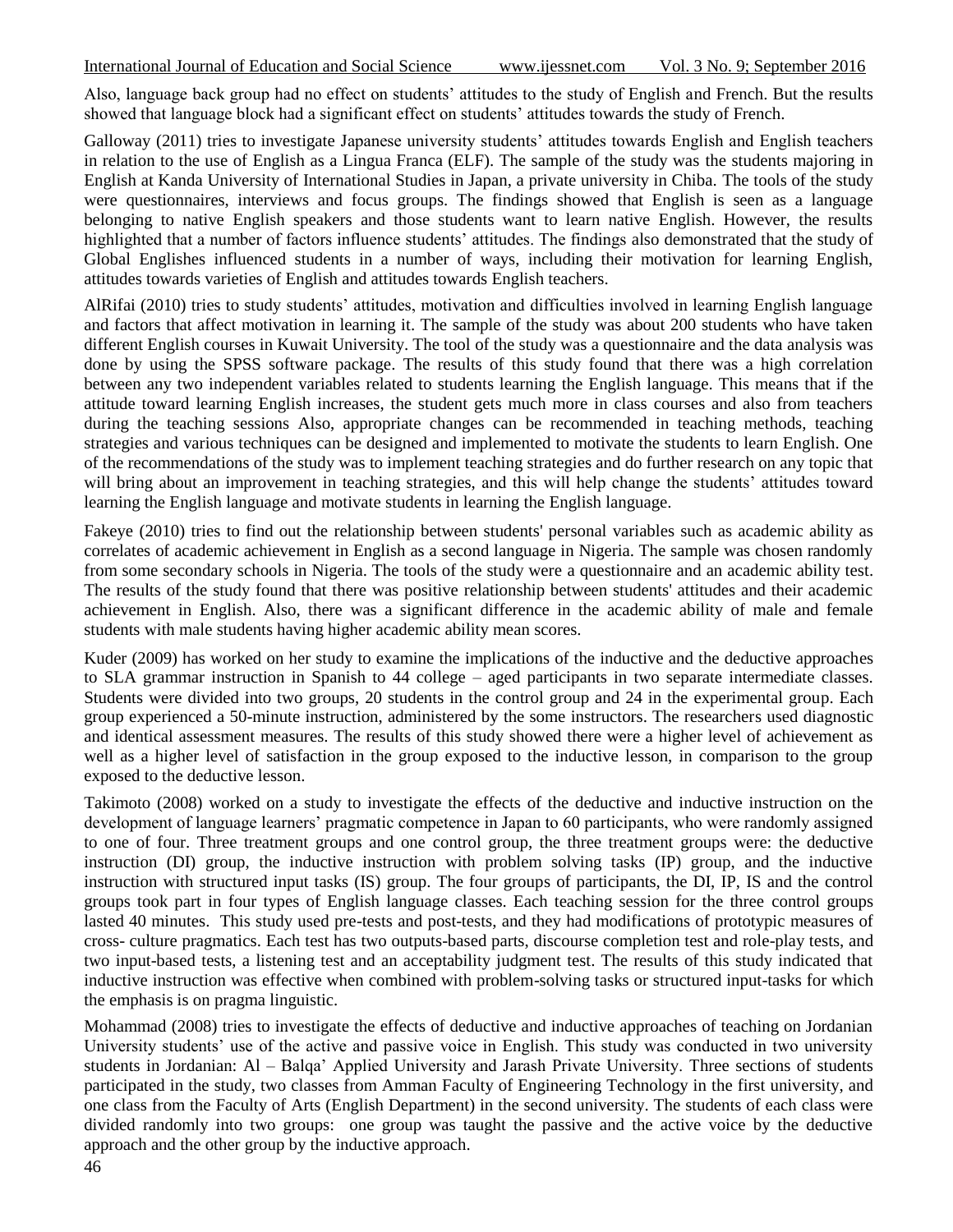The tools in this study were pre-test, which was used as a mean of feasible evaluation, and a post-test. The results of this study indicated that students in the deductive groups made significant better gains than those in the inductive group in the use of the passive and the active voice.

Erlam (2003) focuses on the relative effects of deductive and inductive instruction on the acquisition of direct pronouns in French. This study was conducted in one of New Zealand's largest secondary schools. There were 69 students which were divided into three groups. Group one was taught by deductive instruction and consisted of 21 students, group two was taught by inductive instruction and had 22 students, and group three was the control group, which had 26 students. The three groups received three lessons, each lesson was 45 minutes and spread over the period of one week. The tools of this research were oral production tests, written production tests, and listening comprehension tests. The results of this study provided evidence in support of the effectiveness of deductive language instruction in a teacher-centered classroom language learning environment with school-age learners.

As has been seen above, some previous studies show that students learned better by the deductive method, while other studies show the opposite. However, some other studies find out that the students performed better in the both methods which are inductive and deductive such as Berendse's study which investigated the effect of inductive and deductive instruction when learning grammatical structures in an ESL classroom with Dutch secondary school pupils. Also, there are some previous studies investigate the relationship between the students' attitudes towards learning English and their academic achievement such as Alsamadani's study which found that students have positive attitudes towards learning English as a foreign language (EFL). According to this study, it shows the effect of using the inductive and deductive methods on the students' achievement level in grammar and their attitudes towards EFL. This study doesn't separate between the two teaching methods and compared between them, but it used them as one new teaching method. This study also is the first study and research which investigates the effect of using inductive and deductive methods on the students' achievement in Palestine, and this is what characterizes this study and distinguishes it from the previous empirical studies. In addition to that, this study measures the students' attitudes towards EFL. Also, this study uses the two previous methods as one method and compares it with the traditional way of teaching grammar to know their effect on students' achievement in grammar and also measures the attitudes of students towards EFL.

# **3. Methods**

# **3.1 Methods**

The research followed the experimental approach and quasi-experimental design**.**

## **3.2 Population and Sample of the Study**

The research population consisted of all male and female  $7<sup>th</sup>$  grade students in Bethlehem Educational Governorate schools during the first semester of the Scholastic Year 2015-2016 and their number was (3528). The number of the males was 1823 and the females 1705.

The sample of the study was purposeful which was from the population of the study. However, the control and experimental groups had been assigned randomly. The overall sample consisted of (108) taken from the population of (3528) learners at the  $7<sup>th</sup>$  grade governmental schools at Bethlehem District. The sample consisted of two groups from two schools which were Al-Ta'akhy primary school for boys and Beit Sahour Secondary School for Girls. Each school had two groups, one was the experimental group and the other one was the control group. The experimental group (23 males and 29 females) learned by using the inductive and deductive method, and the control group (25 males and 41 females) learned by the traditional method.

## **3.3 Instruments of the Study**

The following instruments were used in the study:

1. Achievement test (pre-test and post-test): The test was designed to measure the students' achievement in the present perfect tense from *English of Palestine*. This test had five questions and every question had five items which needed to be answered by the students in the experimental and control groups. The total mark in this test was 25%.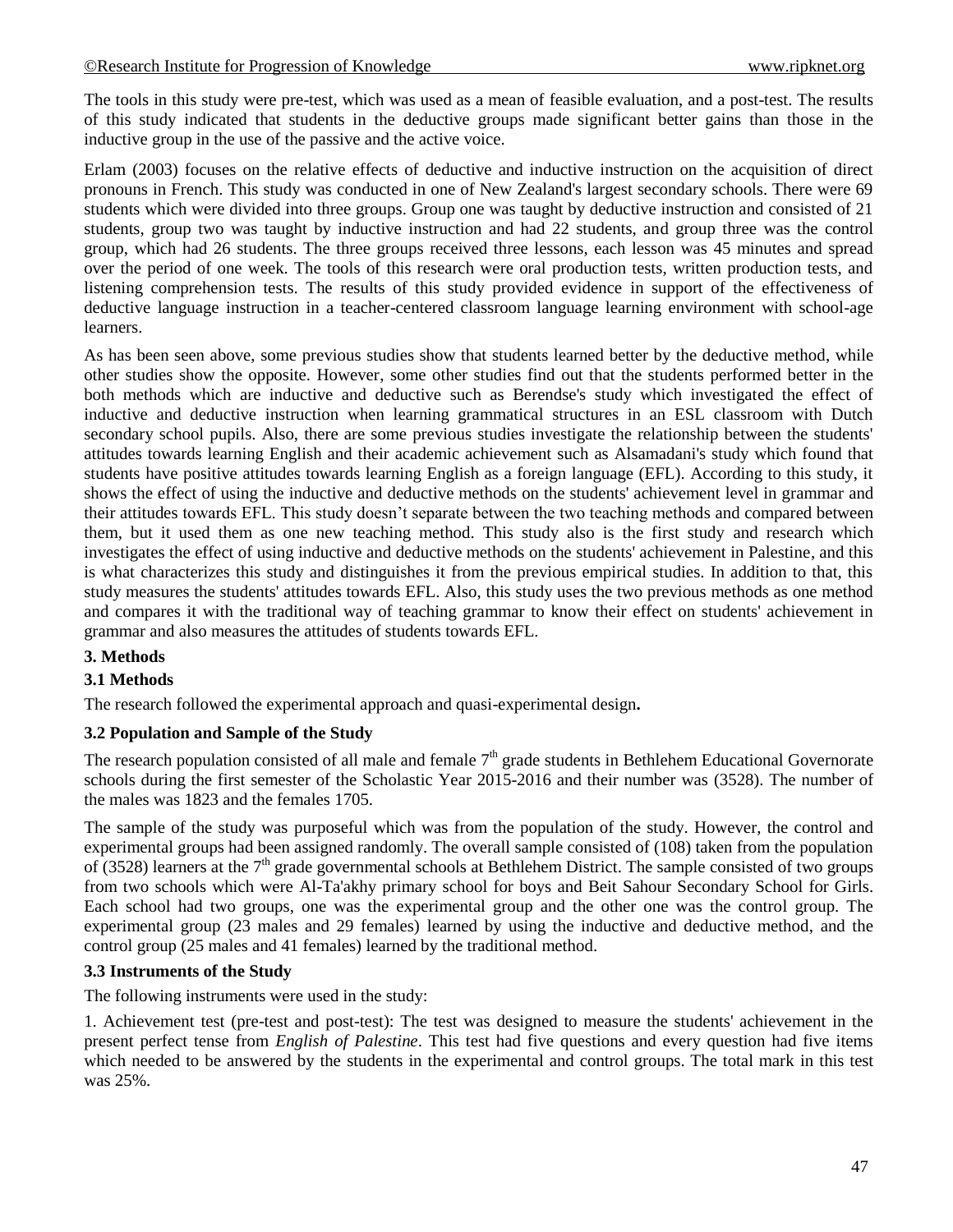2. Questionnaire: A questionnaire was designed in order to measure the students' attitudes towards EFL. This questionnaire had 24 items. The questionnaire contained first a cover page which contains the researchers' letter to the students and personal data. Second, it has the 24<sup>th</sup> items about students' attitudes. To answer the questionnaire, the students needed to read the 24 items carefully then decided the suitable answer that expressed his/her opinion. The researchers designed the questionnaire in the form of a 5 point Likert scale ranging from strongly agree to strongly disagree. The questionnaire was submitted to students in English. Valuable instruction and assistance was offered during the whole process. All copies were filled out and returned to the researchers.

## **3.4 Data Analysis**

The researchers used the descriptive statistics which are means and standard deviation, in addition to the inferential statistics, which had analysis of variance (ANCOVA), using SPSS, and Pearson correlation after correcting data from the per-test and post-test.

#### **4. Results**

This study was designed to determine the effect of using the inductive and deductive methods on  $7<sup>th</sup>$  grade students' achievement in grammar and their attitudes towards EFL. In this section, the researchers present the results of the study, alongside examining the two questions of the study and the two hypotheses. The results are divided in accordance with the questions and the hypotheses of the study. The Analysis of Covariance (ANCOVA) was used to test these hypotheses. To answer the questions of the study, they were changed into hypotheses as the following:

## **4.1 Results Related to the First Hypothesis**

There are no statistical significant differences at the level ( $\alpha \le 0.05$ ) between the mean scores of 7<sup>th</sup> grade students' achievement in grammar due to teaching method, gender or the interaction between them. To examine the hypothesis, Analysis of Covariance (ANCOVA).

| Source          | Type III Sum of<br>Squares | Df  | Mean Square | F      | Sig.  |
|-----------------|----------------------------|-----|-------------|--------|-------|
| Pre-test        | 1718.421                   |     | 1718.421    | 83.765 | 0.000 |
| Method          | .936                       |     | 25.936      | 1.264  | 0.263 |
| Gender          | 7.43825                    |     | 7.438       | 0.363  | 0.548 |
| gender * method | 481.550                    |     | 481.550     | 23.473 | 0.001 |
| Error           | 2113.024                   | 103 | 20.515      |        |       |
| Total           | 26011.000                  | 108 |             |        |       |
| Corrected Total | 4194.102                   | 107 |             |        |       |

Table (4.1): Interaction between teaching method and gender.

The results show that there are no statistical significant differences at the level ( $\alpha \le 0.05$ ) between the mean scores of  $7<sup>th</sup>$  grade students' achievement in grammar due to teaching method.

Also, the results show that there are no statistical significant differences at the level ( $\alpha$  < 0.05) between the mean scores of  $7<sup>th</sup>$  grade students' achievement in grammar, due to gender.

But, there are statistical significant differences between the mean scores of  $7<sup>th</sup>$  grade students' achievement in grammar, due to the interaction between teaching method and gender. And the differences were for the males who studied in the experimental group.

Table (4.2): Adjusted means and standard errors of the post test scores due to teaching method.

| Method       | Mean  | Std. Error |  |
|--------------|-------|------------|--|
| Experimental | 13.60 | 0.67       |  |
| Control      | 14.71 | 0.65       |  |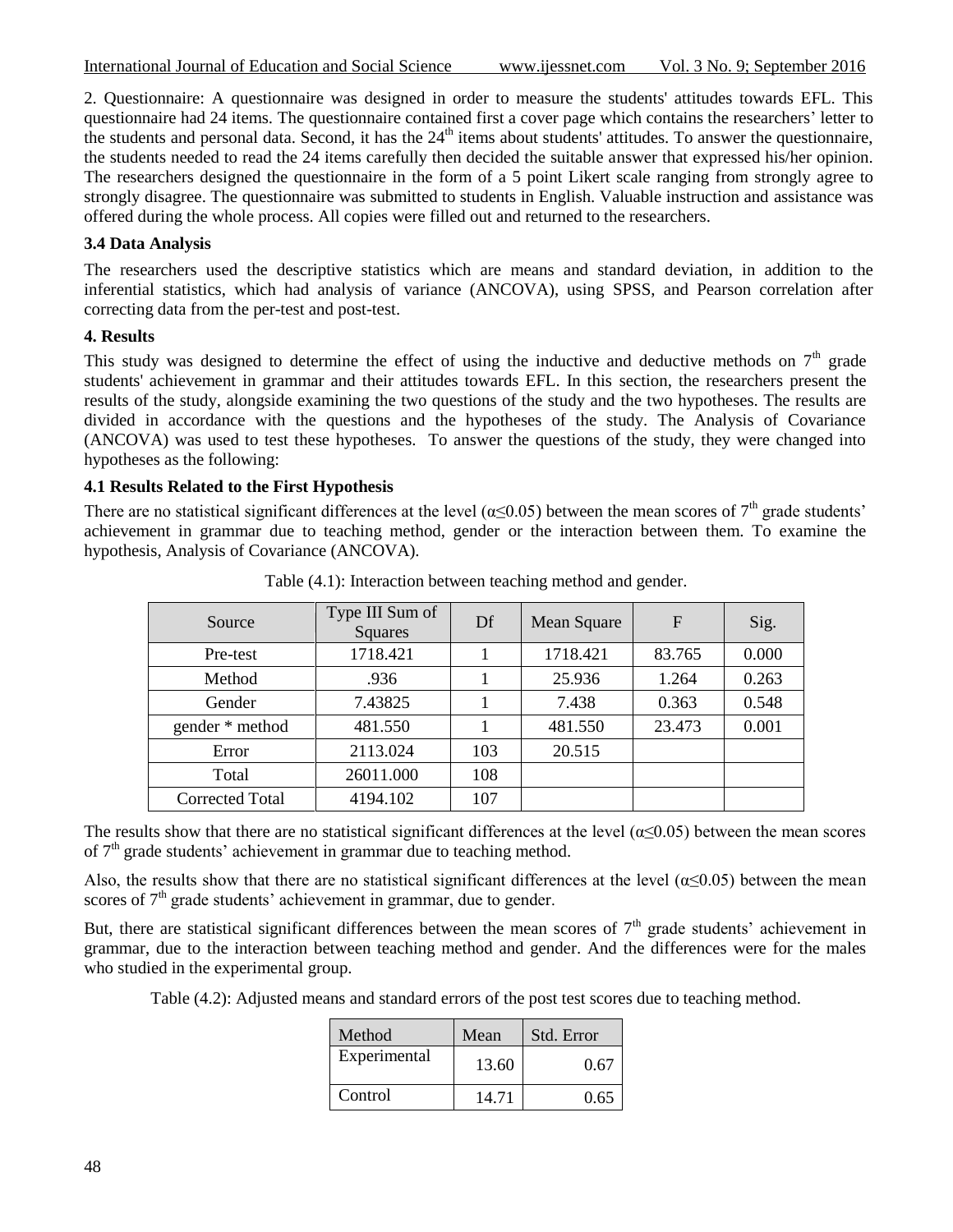| Gender | Mean  | Std. Error |
|--------|-------|------------|
| male   | 13.89 | 0.65       |
| female | 14.42 | 0.58       |

Table (4.3): Adjusted means and standard errors of the post test scores due to gender.

Table (4.4): Adjusted means and standard errors of the post test scores due to interaction between gender and method.

| Gender | Method       | Mean  | Std. Error |
|--------|--------------|-------|------------|
| male   | experimental | 15.55 | 0.95       |
| female | experimental | 11.66 | D 92.      |

### **4.2 Results Related to the Second Hypothesis**

There are no statistical significant differences at the level  $(\alpha \le 0.05)$  between the means of 7th grade students' attitudes towards EFL due to teaching method, gender or interaction between them. To examine the hypothesis, Analysis of Covariance (ANCOVA) was used.

| Source          | Type III Sum of<br>Squares | Df  | Mean Square | F      | Sig.  |
|-----------------|----------------------------|-----|-------------|--------|-------|
| Pre-test        | 19.037                     |     | 19.037      | 94.010 | 0.000 |
| Method          | 0.016                      |     | 0.016       | 0.078  | 0.780 |
| Gender          | 0.025                      |     | 0.025       | 0.124  | 0.725 |
| gender * method | 0.546                      |     | 0.546       | 2.698  | 0.104 |
| Error           | 20.858                     | 103 | 0.203       |        |       |
| Total           | 1412.979                   | 108 |             |        |       |
| Corrected Total | 41.713                     | 107 |             |        |       |

Table (4.5): Interaction between teaching method and gender.

The results show that there are no statistical significant differences at the level ( $\alpha \le 0.05$ ) between the means of  $7^{\text{th}}$ grade students' attitudes towards EFL due to teaching method.

Also, there are no statistical significant differences at the level ( $\alpha \le 0.05$ ) between the means of 7<sup>th</sup> grade students' attitudes towards EFL due to gender.

Moreover, the results show that there are no statistical significant differences between the means of  $7<sup>th</sup>$  grade students' attitudes towards EFL due to interaction between teaching method and gender.

Table (4.6): Adjusted means and standard errors of the attitudes due to teaching method.

| Method       | Mean | Std. Error |  |
|--------------|------|------------|--|
| experimental | 3.57 | 0.06       |  |
| Control      | 3.55 | 0.06       |  |

Table (4.7): Adjusted means and standard errors of the attitudes due to gender.

| Gender | Mean | Std. Error |
|--------|------|------------|
| Male   | 3.58 | 0.06       |
| Female | 3.55 | 0.05       |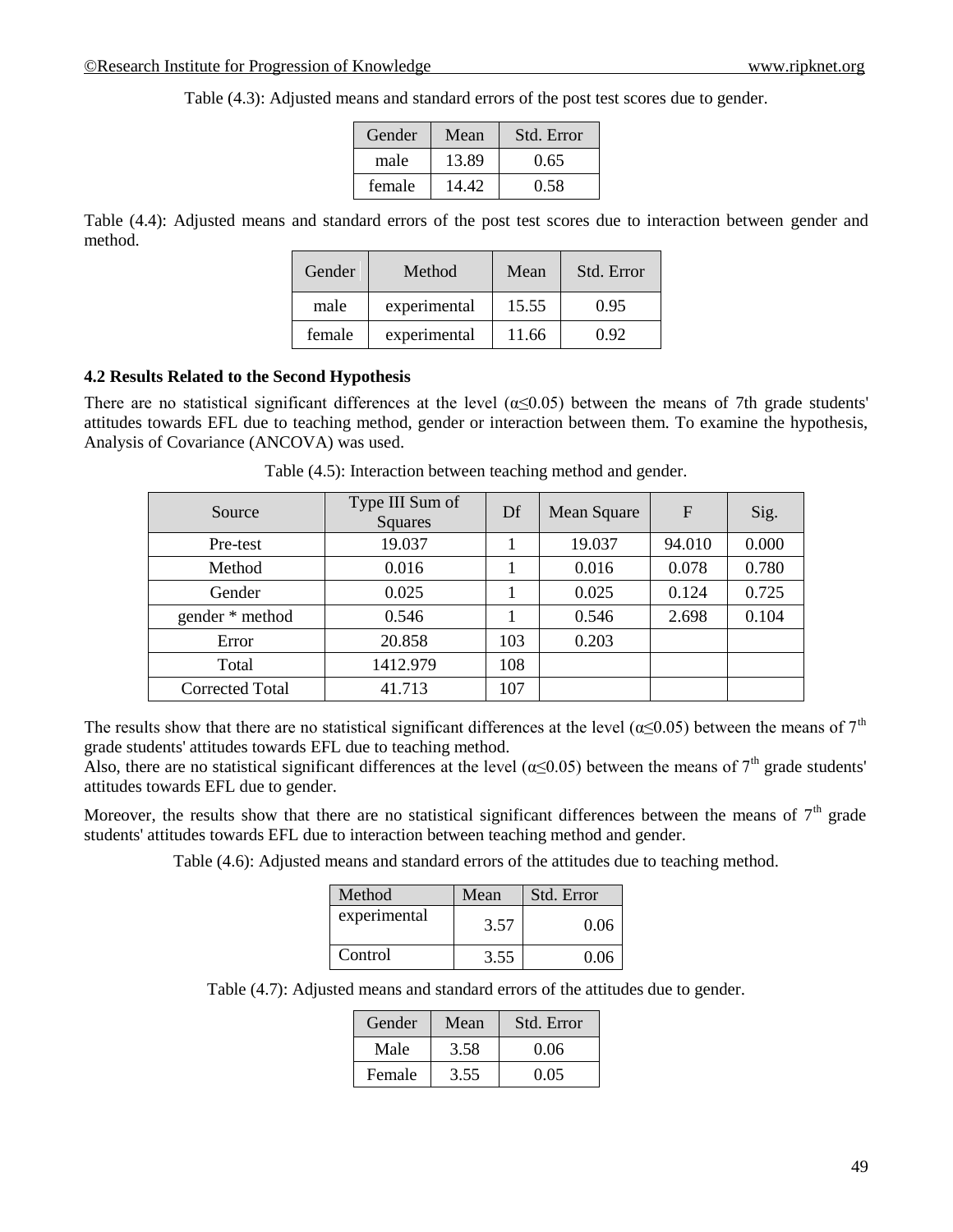Table (4.8): Adjusted means and standard errors of the attitudes due to interaction between gender and teaching method**.**

| Gender | Method       | Mean | Std. Error |
|--------|--------------|------|------------|
| Male   | experimental | 3.66 | 0.09       |
| Female | experimental | 3.49 | 0.08       |

# **5. Discussion**

The inductive and deductive methods in teaching grammar have been shown in a range of previous studies to determine the best method that can be used to teach grammar. Also, the students' attitudes towards English as a Foreign Language (EFL) affect their achievement level of English. This study is an attempt to find out the effect of using inductive and deductive methods on  $7<sup>th</sup>$  grade students' achievement in grammar and their attitudes towards EFL in Bethlehem district. Here, the researchers discuss the results that have been displayed in the previous section. This presents discussion of findings of the study concerned with the effect of the groups (ie. Experimental and control groups for both girls and boys). The students' achievement in grammar due to interaction between the new teaching method and gender will be studied. Also, the students' attitudes towards EFL due to interaction between teaching method and gender will be highlighted. The results are also compared with other related studies to find whether these results are consistent with them.

## **5.1 Discussion of the Results of the First Hypothesis**

The hypothesis indicated was there are no statistical significant differences at the level ( $\alpha$  < 0.05) between the mean scores of 7th grade students' achievement in grammar due to teaching method, gender or the interaction between them.

For testing this hypothesis, Analysis of Covariance (ANCOVA) was used to determine if there is a significant difference due to interaction between the method of teaching and gender.

The results show that there are statistical significant differences between the mean scores of  $7<sup>th</sup>$  grade students' achievement in grammar, due to the interaction between teaching method and gender, and the differences were for the males who studied in the experimental group.

The results of this hypothesis are consistent with Wang (2012) who compared the effect of inductive and deductive approaches in teach English verb tenses to Taiwanese English-majored freshmen of field independent and dependent cognitive. The results showed that students in the deductive group improve more significantly than those in the inductive group. This result implied that explicit instruction of grammatical rules is the most efficient way to learn English for most Chinese learners. But in this study, the researchers try to find the students' achievement in grammar by noticing the interaction between teaching method and the gender. The result can be explained like this because most of the students who were taught grammar by using this new teaching method in learning grammar were males, so the result shows that there were statistical significant differences between the mean scores of  $7<sup>th</sup>$  grade students' achievement in grammar due to the interaction between teaching method and gender.

The result isn't consistent with Ahmed, Yossatorn and Yossiri (2012) who try to investigate students' attitudes towards activities used in an EFL classroom in one Thai university. The results found that more than half of the participants regarded their teacher's use of activities to determine their success in language learning. However, less than half of the participants showed dissatisfaction with the EFL teacher using humor about their cultures as part of his teaching.

# **5.2 Discussion of the Results of the Second Hypothesis**

The hypothesis was there are no statistical significant differences at the level ( $\alpha \le 0.05$ ) between the means of 7th grade students' attitudes towards EFL due to teaching method, gender or interaction between them.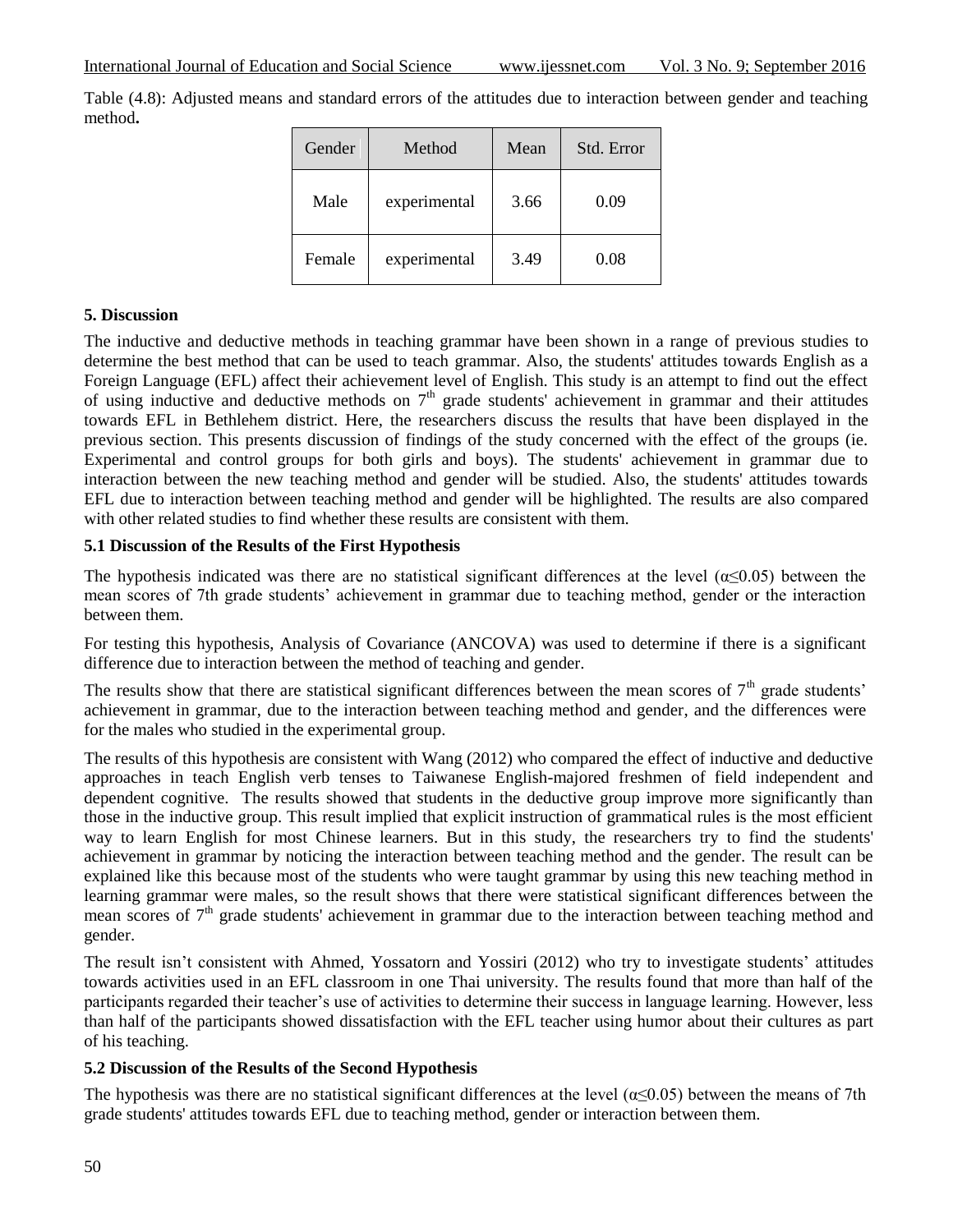For testing this hypothesis, Analysis of Covariance (ANCOVA) was used to determine if there is a significant difference of  $7<sup>th</sup>$  grade students' attitudes towards EFL due to the interaction between teaching method and gender.

Table (4.3) shows that there are no statistical significant differences between the means of  $7<sup>th</sup>$  grade students' attitudes towards EFL due to the interaction between teaching method and gender,

These results are not consistent with Fakeye (2010) who tried to find out the relationship between students' personal variables such as academic ability as it correlates with academic achievement in English as a second language in Nigeria. The findings of this study showed that there was positive relationship between students' attitudes and their academic achievement in English. Also, there was a significant difference in the academic ability of male and female students with male students having higher academic ability mean scores. But in this study, the researchers have studied the interaction between teaching method and gender. Also, the results aren't consistent with Osafo-Adu, Simpeh and Soku (2011) who try to examine students' attitudes towards the study of English and French in a private university setting in Ghana. The results of this study showed that gender had a significant effect on students' attitudes towards the study of English, where females showed a better attitude to the two languages than their male counterparts. However, gender had no significant effect on students' attitudes towards the study of French. Thus, no significant differences exist between males and females in their attitudes towards French. It also found that age and level of students had no significant effect on students' attitudes to the study of both English and French.

## **6. Conclusion and Recommendations**

## **6.1 Conclusion**

The results indicate that there are statistical significant differences between mean scores of  $7<sup>th</sup>$  grade students' achievement in grammar due to the interaction between teaching method and gender. According to the second hypothesis, the results showed that the interaction between teaching method and gender do not affect the means of 7th grade students' attitudes towards EFL, and this proved the hypothesis**.** The first conclusion to be drawn from this study is that the view that using new teaching method (inductive and deductive) in teaching grammar is beneficial to male students' achievement in grammar and that may depends on the students' level, their learning style, their teacher and their school location. Moreover, the result showed that the interaction between teaching method and gender do not affect on the means of  $7<sup>th</sup>$  grade students' attitudes towards EFL, and this can be explained according to the period of using the new teaching method. The application of this study didn't last a long time enough to change or affect the students' attitudes towards EFL. Also, the researchers focused on the previous experience of students. It affects students' attitudes if it is bad or good. In addition to that,  $7<sup>th</sup>$  grade students are in a critical stage in their life and that may affect their attitudes.

## **6.2 Recommendations**

According to the findings of the study, the researchers recommend and suggest the following:

2. Encourage researchers to undertake more studies to investigate the effect of using inductive and deductive methods on students' achievement level in grammar on other educational levels and subjects.

3. The researchers suggest that teachers be trained on the use of the inductive and deductive methods.

4. Encourage English teachers to use these teaching methods in teaching English grammar to improve both students' attitudes towards EFL and their achievement level.

5. Encourage the Ministry of the Education (schools' headmasters and teachers and supervisors) to create an encouraging atmosphere in the English classes to help students have positive attitudes towards EFL.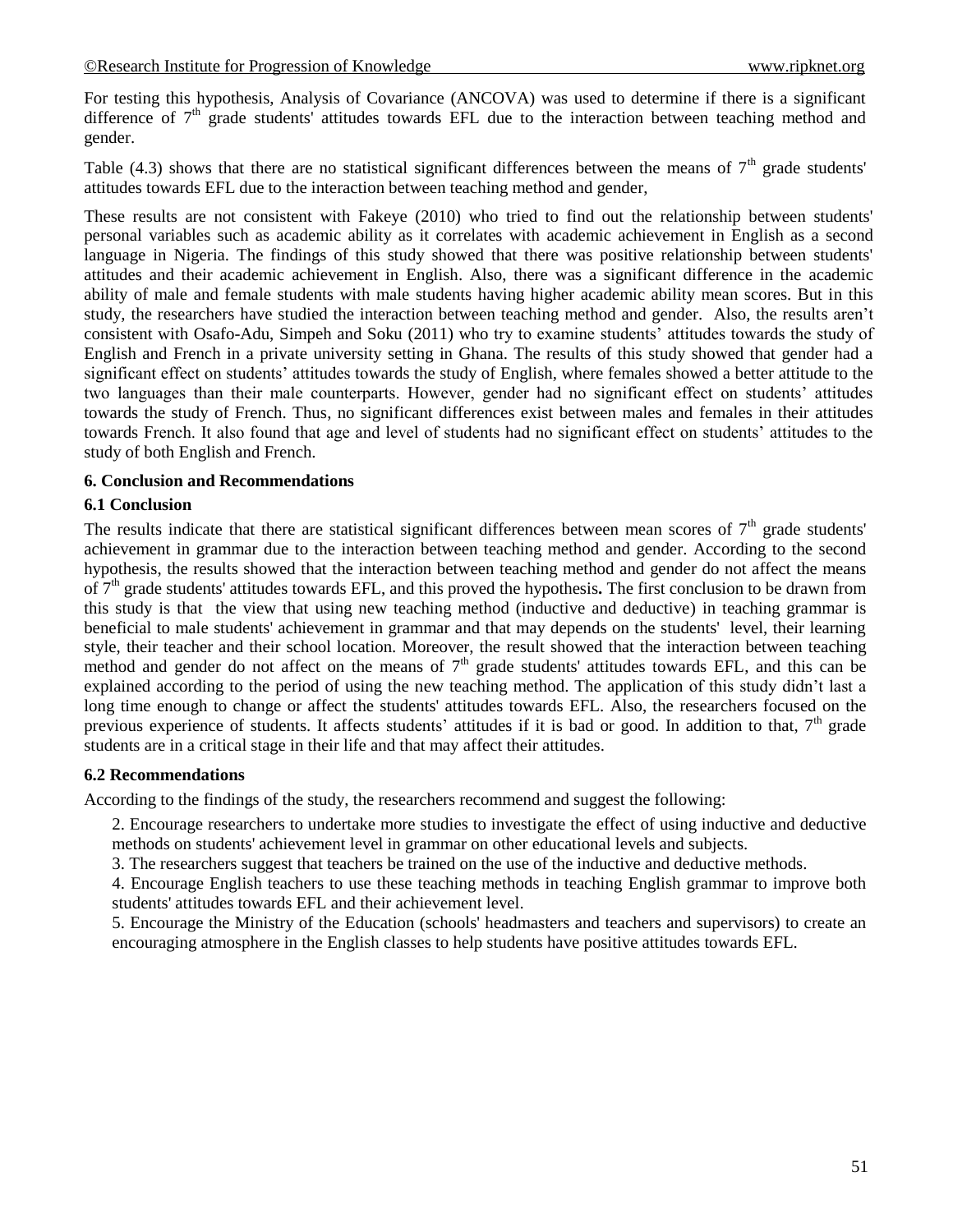#### **References**

- Abidin, M., Alzwari, H & Mohammadi, M. (February 2012). EFL Students' attitudes towards learning English language: The case of Libyan secondary school students. *Asian Social Science, 8*(2), 119-134. Retrieved from http://www.ccsenet.org/journal/index.php/ass/article/view/14617
- Ahmed, C., Yossatorn, Y. & Yossiri, V. (2012). Students' attitudes towards teachers' using activities in EFL class. *International Journal of Academic Research in Business and Social Sciences, 2*(5), 158-164. Retrieved from http://www.hrmars.com/admin/pics/768.pdf
- AlRifai, N. (2010). Attitude, motivation, and difficulties involved in learning the English language and factors that affect motivation in learning it. *Procedia social and behavioral sciences,* 2(2), 5216-5227. Retrieved from http://www.sciencedirect.com/science/article/pii/S187704281000889X
- Alsamadani, H. A. (2015). The relationship between Saudi EFL students' attitudes towards learning English and their academic achievement. *International Journal of Education and Social Science, 2*(1), 91-102. Retrieved fro[m http://www.ijessnet.com/vol-2-no-1-january-2015](http://www.ijessnet.com/vol-2-no-1-january-2015)
- Berendse, E. (2012). A Comparison between the Effectiveness of Inductive and Deductive Instruction in the L2 English Classroom in a L1 Dutch Environment. Utrecht University.
- Brinton, D. M., Celce- Murcia, M. & Snow, M. A. (2014). *Teaching English as a second or foreign language*. 4<sup>th</sup> ed. United States of America: National Geographic Learning. Geographic learning.
- Bruder, M. N. & Paulston, C. B. (1976). *Teaching English as a Second Language Techniques and Procedures.* Cambridge: University of Pittsburgh.
- Chalipa, S. (2013). The effect of inductive vs. deductive instructional approach in grammar learning of ESL learners. *International Researchers*, *2*(2), 178-187. Retrieved from http://iresearcher.org/P%2017,%20176-187.pdf
- Cook, V. (2001). *Second Language learning and Language Teaching*. Third edition. London: Oxford University Press.
- Daana, H. & Tahaineh, Y. (2013). Jordanian undergraduates' motivations and attitudes towards learning English in EFL context, *International Review of Social Sciences and Humanities, 4*(2), 159-180. Retrieved from http://www.irssh.com/volumes/vol\_4\_no\_2\_january\_2013
- Darabad, A. (2013). Attitude towards foreign language, corrective feedback, and oral accuracy. *International Journal of Linguistics, 5*(2), 116-134. Retrieved from https://www.academia.edu/6139492
- Dehbozorgi, E. (April 2012). Effects of attitude towards language learning and risk-taking on EFL student's proficiency. *International Journal of English Linguistics, 2*(2), 41-48. Retrieved from http://www.ccsenet.org/journal/index.php/ijel/article/view/16053
- Ellis, R. (2006). Current issues in the teaching of grammar: An SLA perspective. *TESOL Quarterly, 40*(1), 83-107. Retrieved from http://www.jstor.org/stable/40264512
- Erlam, R. (2003). The effects of deductive and inductive instruction on the acquisition of direct object pronouns in French as a second language. *The Modern Language Journal, 87*(2), 242-260. Retrieved from http://www.jstor.org/stable/1193035
- Fakeye, D. (2010) Students' personal variables as correlates of academic achievement in English as a second language in Nigeria. Journal of Social Sciences, 22(3), 205-211. Retrieved from language in Nigeria. *Journal of Social Sciences*, 22(3), 205-211. Retrieved from http://www.krepublishers.com/02-Journals/JSS/JSS-22-0-000-10-Web/JSS-22-3-000-10-Abst-PDF
- Fortune, A. (1992). Self-study grammar practice: learners' views and preferences. *ELT Journal,* 46(2), 160-171. Retrieved from http://eltj.oxfordjournals.org/content/46/2/160
- Galloway, N. (June 2011). *An investigation of Japanese university students' attitudes towards English*. Unpublished Ph.D. University of Southampton, UK.
- Gardner, R. (1985).*Social psychology and second language learning*. *The role of attitudes and motivations.* Department of Psychology, the University of Western Ontario. London: Edward Arnold.
- Gorat, L. & Prijambodo, V. (2013). The effect of using deductive approach and inductive approach in teaching English to students on their conditional sentence mastery. *Magister scientiae*: No.33. 78-92. Retrieved from http://journal.wima.ac.id/index.php/Magister\_Scientiae/article/view/612
- Gollin, J. (1998). Deductive vs inductive language learning. *English Language Teaching Journal*, *52*(2), 88-89. Retrieved fro[m http://eltj.oxfordjournals.org/content/52/1/88.citation](http://eltj.oxfordjournals.org/content/52/1/88.citation)